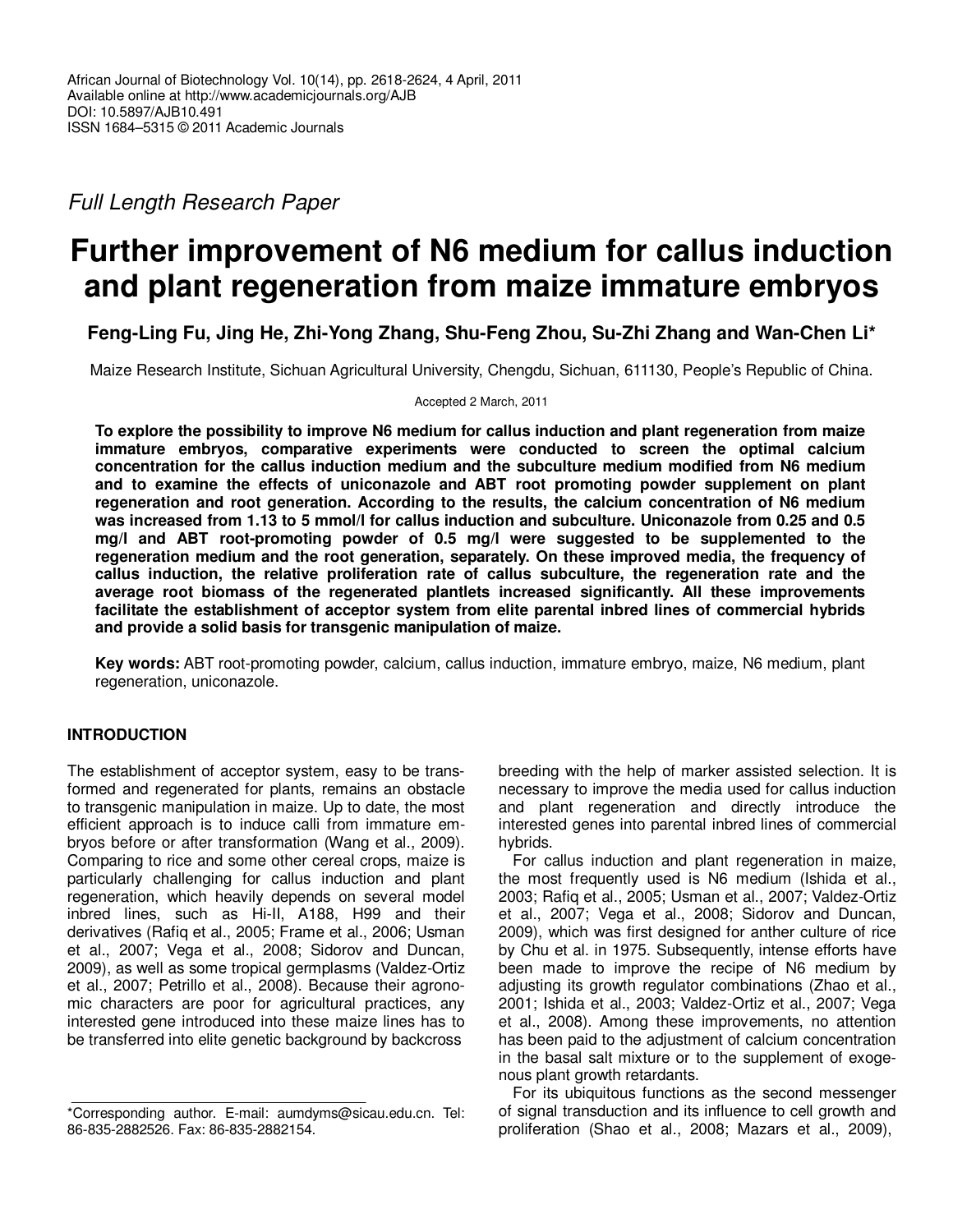calcium is used as a key element in the medium recipes for plant tissue culture (Murashige and Skoog, 1962; Chu et al., 1975), although, it is classified into major elements. Increasing calcium concentration of MS medium was reported to stimulate the increase of the content of protein and sugar, the activity of  $Ca<sup>2+</sup>$ -dependent protein kinases and peroxidase in calli, facilitating callus induction in carrot (Overvoorde and Grimes, 1994), fig (Fucus carica L.) (Wang et al., 1999), Eucalyptus urophylla (Arruda et al., 2000) and sandalwood (Anil and Rao, 2000).

Uniconazole ((E)-l-(4-chlorophenyl)-4,4-dimethyl-2- (l,2,4-triazol-l-yl)-l-penten-3-ol), a kind of triazole compound, inhibits the three oxidation steps from kaurene to kaurenoic acid in the biosynthesis of gibberellins (Izumi et al., 1985). One of the obvious responses of plants to uniconazole is that, the treated plants become darker green with more chlorophyll than the control (Khalil and Rahman, 1995). The regulation and protection effects of uniconazole could also induce tolerance to water deficiency (Fletcher and Hofstra, 1990; Zhang et al., 2007). In agricultural practices, uniconazole is applied as exogenous plant growth retardant to reduce unwanted shoot elongation of plants in a desired way without changing developmental patterns or being phytotoxic (Rademacher, 2000). In plant tissue culture, the workable concentration of uniconazole supplemented to MS media was reported to significantly promote callus induction and plant regeneration in asparagus (Asparagus officinalis L.) (Li and Wolyn, 1995), wheat (An et al., 1997), rice (Feng and Xue, 2001), tall fescue (Festuca arundinacea Schreb) (Qian and Xue, 2004) and potato (Huang et al., 2009).

Aminobenzotriazole (ABT) root-promoting powder was developed for shoot cutting propagation by Tang et al. (2004). Its active components include indole-3-butyric acid and indole-3-acetic acid, which are plant growth regulators. ABT root-promoting powder has been evaluated to facilitate root generation and increase survival rate of transplanted plants under abiotic stress (Zhang et al., 1994; Tang et al., 2004). Few documents are available about its application to plant regeneration from embryonic callus.

The present study was conducted to explore the possibility to improve N6 medium by increasing calcium concentration and supplementing uniconazole and ABT root-promoting powder for callus induction and plant regeneration from maize immature embryos.

## **MATERIALS AND METHODS**

## **Medium recipe**

The basal medium contained N6 salt mixture (Chu et al., 1975), B5 vitamins (Gamborg et al., 1968) and 30 g/l sucrose. The pH was adjusted to 5.8 prior to solidification with 6 g/l agar. The callus induction medium was modified from the basal medium by supplement of 1.38 g/l L-proline, 500 mg/l casein hydrolysate and 2 mg/l 2,4-dichlorophenoxyacetic acid (2,4-D). The subculture medium was modified from the basal medium by supplement of 0.69 g/l Lproline, 100 mg/l casein hydrolysate, 20 g/l mannitol and 1 mg/l 2,4- D. The regeneration medium was modified from the basal medium by supplement of 100 mg/l casein hydrolysate and 1 mg/l kinetin. The root generation medium was modified from the basal medium with supplement of 100 mg/l casein hydrolysate.

## **Screening of calcium concentration for callus induction medium**

The calcium concentration of the callus induction medium was increased from 1.13 mmol/l (the primary concentration of N6 medium, Chu et al., 1975) to 2, 3, 4, 5, 6, 7 and 8 mmol/l, respectively. About thirteen days after pollination, ears were harvested from the parental inbred lines (48-2, 18-599W, 18-599R, 478, Zheng22, 08- 64, 87-1, Qi319 and A188) of commercial hybrids, surface-sterilized one by one husk leaf using 70% alcohol, and rinsed three times with sterilized distilled water. Immature embryos between 1.5 and 2 mm length were excised from the kernels and inoculated scutellumside up onto the surface of the induction medium. For each calcium concentration, 210 immature embryos were inoculated for dark culture at 27°C. Adventitious buds and roots were removed in time. After six weeks, the number of calli induced on each embryo was investigated and used to calculate the frequency of callus induction (number of embryos with callus induced / number of inoculated embryos) and the callus number per embryo. These two indices were used to evaluate the effect of increasing calcium concentration on callus induction. The optimal calcium concentration was determined for the callus induction medium.

## **Screening of calcium concentration for subculture medium**

Referring to the result of the stated experiment, the calcium concentration of the subculture medium was increased from 1.13 mmol/l to 3, 4, 5, 6 and 7 mmol/l, respectively. For each concentration, 100 pieces of the friable embryonic calli (type II), identified according to the standard proposed by Armstrong and Green (1985), were transinoculated into 10 tubes containing the subculture media. The net weight of the transinoculated calli was calculated by subtracting the weight of the tubes containing the medium from the total weight. After three weeks of dark culture at 27°C, the relative proliferation rate of the calli ((net weight after culture-net weight before culture)/net weight before culture) was investigated and used to evaluate the effect of increasing calcium concentration on subculture growth. The optimal calcium concentration was determined for subculture medium.

## **Supplement of uniconazole to regeneration medium**

To the regeneration medium containing 5 mmol/l of calcium, 0 (negative control), 0.25, 0.50 1 and 2 mg/l uniconazole was supplemented, respectively. For each concentration of uniconazole, 72 pieces of the embryogenic calli with the same duration of subculture were transinoculated into 24 tubes and cultured at 27°C under illumination of 1000  $\mu$ mol/m<sup>2</sup>·s for a photoperiod of 12 h light/12 h dark. After seven weeks, the regenerated plantlets more than 1 cm high were counted and used to calculate the regeneration rate  $(100 \times$  number of regenerated plantlets/number of transinoculated calli).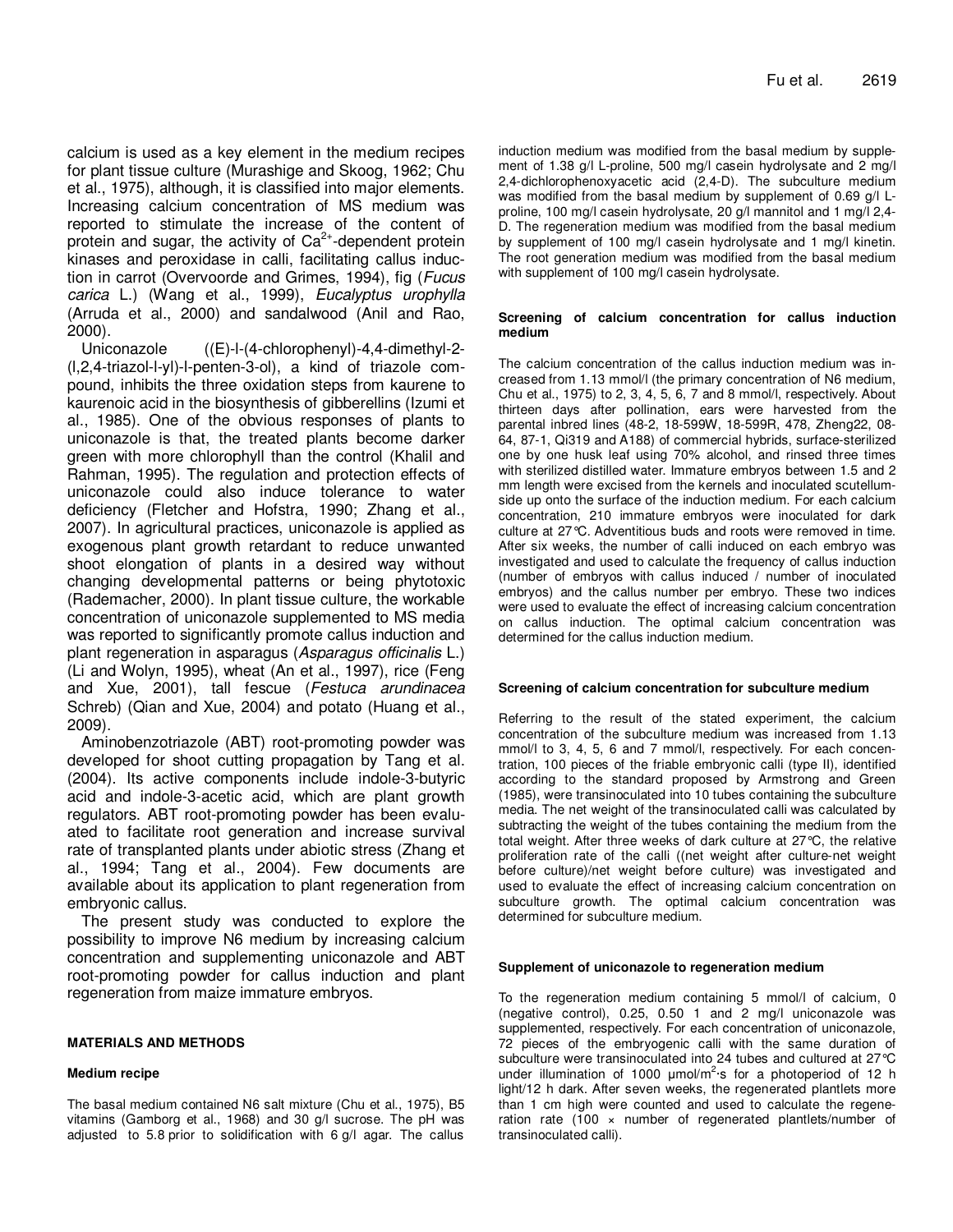| <b>Inbred</b>       |                                   | Calcium concentration (mmol/l) |              |          |          |          |           |                |          |
|---------------------|-----------------------------------|--------------------------------|--------------|----------|----------|----------|-----------|----------------|----------|
| line                |                                   | 1.13<br>(Control)              | $\mathbf{2}$ | 3        | 4        | 5        | 6         | $\overline{7}$ | 8        |
| 48-2                | Frequency of callus induction (%) | 60.5                           | 58.6         | $68.1*$  | $71.0**$ | $71.4**$ | 65.2      | 52.4           | 53.3     |
|                     | Callus number per embryo          | 1.2                            | $1.8**$      | $2.3**$  | $2.7**$  | $3.2**$  | $2.2**$   | $1.9*$         | $0.8**$  |
| 18-599W             | Frequency of callus induction (%) | 56.7                           | 69.5**       | 68.6**   | 75.7**   | 89.5**   | 73.3**    | $65.2*$        | $50.5*$  |
|                     | Callus number per embryo          | 2.8                            | $3.5**$      | $3.3**$  | $4.1***$ | $4.5**$  | $3.6**$   | $2.4*$         | $2.1**$  |
| 18-599R             | Frequency of callus induction (%) | 54.8                           | $60.5*$      | 78.6**   | 86.7**   | $91.4**$ | 88.1**    | 67.6**         | $61.4*$  |
|                     | Callus number per embryo          | 3.7                            | 3.9          | $4.6**$  | $5.0**$  | $5.3**$  | $4.6**$   | $3.2*$         | $1.6**$  |
| 478                 | Frequency of callus induction (%) | 42.4                           | $50.5**$     | $54.8**$ | 64.3**   | 69.5**   | $70.5***$ | 63.3**         | 44.8     |
|                     | Callus number per embryo          | 0.4                            | $0.8**$      | $1.3**$  | $1.7***$ | $2.5**$  | $2.7**$   | $1.6***$       | $1.1***$ |
| Zheng <sub>22</sub> | Frequency of callus induction (%) | 37.1                           | 39.5         | 48.1**   | 53.3**   | 56.2**   | $54.3**$  | 40.5           | 38.6     |
|                     | Callus number per embryo          | 0.2                            | $0.7**$      | $1.2**$  | $1.5***$ | $1.8**$  | $1.4***$  | $1.2**$        | $0.4**$  |
| 08-64               | Frequency of callus induction (%) | 50.5                           | 53.3         | $61.4**$ | 58.6**   | $62.4**$ | 63.3**    | 52.4           | 48.1     |
|                     | Callus number per embryo          | 0.1                            | $0.7**$      | $1.7**$  | $2.2**$  | $2.1**$  | $1.6***$  | $0.4***$       | $0.5***$ |
| $87 - 1$            | Frequency of callus induction (%) | 56.3                           | 55.5         | 59.8     | 69.2**   | 75.6**   | 63.3*     | 59.6           | 45.6     |
|                     | Callus number per embryo          | 2.1                            | 1.9          | $2.7**$  | $3.5**$  | $4.3**$  | $2.5***$  | 2.3            | $0.9**$  |
| Qi319               | Frequency of callus induction (%) | 50.5                           | $55.7*$      | 66.7**   | 68.6**   | 73.8**   | $61.0**$  | $57.6*$        | 50.0     |
|                     | Callus number per embryo          | 1.1                            | $1.7**$      | $2.5**$  | $3.7**$  | $3.9**$  | $2.1**$   | $2.3**$        | $0.9**$  |
| A188                | Frequency of callus induction (%) | 63.3                           | 61.0         | 76.7**   | 82.4**   | 87.6**   | 75.7**    | 69.5           | 62.4     |
|                     | Callus number per embryo          | 2.6                            | $3.1**$      | $4.2**$  | $4.5***$ | $4.7**$  | $3.7**$   | $2.3*$         | 2.8      |

Table 1. Frequency of callus induction and callus number per embryo of eight inbred lines on induction media with varying calcium concentrations.

Note: \* and \*\* stand for significant difference comparing to the control calcium concentration at P < 0.05 and P < 0.01 levels, respectively.

## **Supplement of ABT root-promoting powder to root generation medium**

The root generation medium containing 5 mmol/l calcium, 0 (negative control) and 0.5 mg/l ABT root-promoting powder were supplemented, respectively. For each concentration of ABT rootpromoting powder, 40 regenerated plantlets were transferred into 40 bottles and cultured at 27°C under illumination of 1000 µmol/ m<sup>2</sup>·s for a photoperiod of 12 h light/12 h dark. After three weeks, the root of each plantlet was cut off, washed and dried at 95°C to a constant weight. The root biomass per plantlet was investigated and used to evaluate the effect of ABT root-promoting powder supplement on root generation of the regenerated plantlets.

## **Statistical analysis**

Multiple variance analysis of two factors was done using SPSS 18.0 software (http://www.spss.com/) to test the significance of the frequencies of callus induction, the number of induced calli per embryo, the relative proliferation rates of callus subculture, the regeneration rates and the average root biomass of the regenerated plantlets among the inbred lines and different concentrations of calcium, uniconazole and ABT root-promoting powder. The levels of significance were set at  $P < 0.05$  and  $P < 0.01$ .

# **RESULTS**

## **Optimal calcium concentration for induction medium**

The result of variance analysis showed that the frequencies

of callus induction and the callus numbers per embryo were significantly different among the eight the calcium concentrations and among the eight inbred lines. The interaction effect between the calcium concentrations and the inbred lines was not significant. Except 478 and 08 to 64, all the other seven inbred lines had the highest values of the frequency of callus induction and the callus number per embryo at 5 mmol/l of calcium concentration (Table 1). Therefore, the optimal calcium concentration for the induction medium was determined to be 5 mmol/l.

## **Optimal calcium concentration for subculture medium**

Although, the eight inbred lines showed different responses to the increase of the calcium concentration of the subculture medium, the highest values of their relative proliferation rates distributed around 5 mmol/l of calcium concentration. Except Qi319, all the other eight inbred lines had the highest values of relative proliferation rates at 5 mmol/l of calcium concentration (Table 2). On the subculture medium of this calcium concentration, the calli looked friable and fresh yellow and the average of their relative proliferation rates was 80% higher than that of the control concentration. Therefore, the optimal calcium concentration for the subculture medium was determined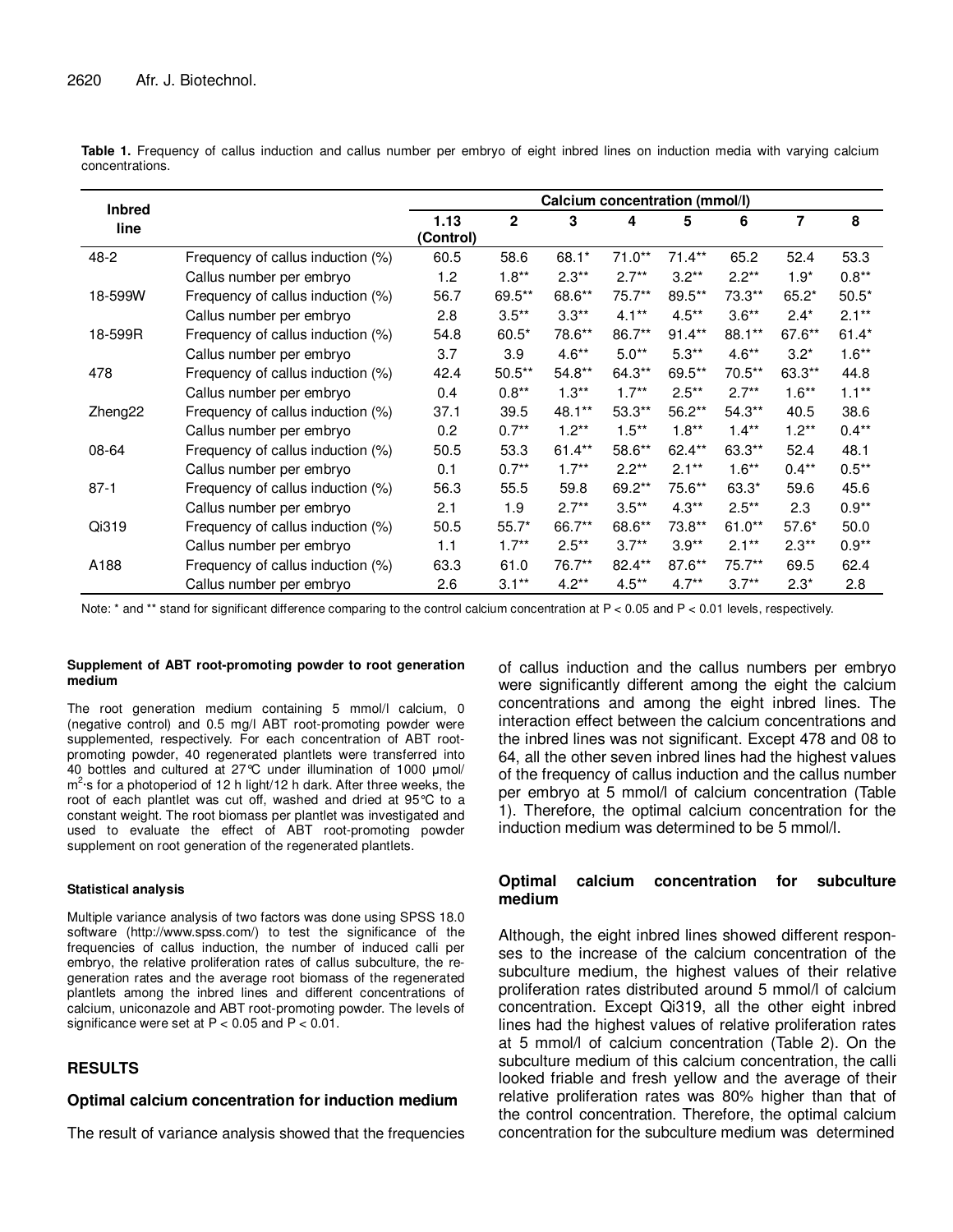|                    | Calcium concentration (mmol/l) |          |          |          |           |          |  |  |  |  |
|--------------------|--------------------------------|----------|----------|----------|-----------|----------|--|--|--|--|
| <b>Inbred line</b> | 1.13 (Control)                 | 3        | 4        | 5        | 6         |          |  |  |  |  |
| 48-2               | 2.52                           | $2.89*$  | $3.67**$ | $5.03**$ | $4.85**$  | $4.52**$ |  |  |  |  |
| 18-599W            | 3.73                           | $5.27**$ | $6.73**$ | $8.16**$ | $7.64**$  | $7.35**$ |  |  |  |  |
| 18-599R            | 4.03                           | $5.31**$ | $5.89**$ | $7.01**$ | $6.48**$  | $6.29**$ |  |  |  |  |
| 478                | 3.22                           | 3.36     | $4.79**$ | $4.80**$ | $4.67**$  | $3.57*$  |  |  |  |  |
| Zheng22            | 2.80                           | $5.32**$ | $5.57**$ | $5.43**$ | $4.68**$  | $4.53**$ |  |  |  |  |
| 08-64              | 2.95                           | $3.29*$  | $4.42**$ | $4.89**$ | $4.56**$  | $3.45**$ |  |  |  |  |
| $87-1$             | 3.76                           | 3.68     | $4.57**$ | $5.41**$ | $5.38**$  | $3.21*$  |  |  |  |  |
| Qi319              | 3.80                           | $4.67**$ | $5.79**$ | $6.34**$ | $6.76**$  | $5.93**$ |  |  |  |  |
| A188               | 4.00                           | $4.73**$ | $6.48**$ | $7.42**$ | $7.35***$ | $5.69**$ |  |  |  |  |

**Table 2.** Relative proliferation rate of embryonic calli on subculture media with varying calcium concentrations.

Note: \* and \*\* stand for significant difference comparing to the control calcium concentration at P < 0.05 and P < 0.01 levels, respectively.



**Figure 1.** Effect of uniconazole supplement on plant regeneration. (A) The plantlets of inbred line 18-599W regenerated on the regeneration medium supplemented with 0.5 mg/l uniconazole. (B) The plantlets of inbred line 18- 599W regenerated on the regeneration medium without uniconazole supplement.

to be 5 mmol/l.

## **Effect of uniconazole to plant regeneration**

The supplement of uniconazole showed significant promotion effect to plant regeneration. The regenerated plantlets became stronger than the negative control (Figure 1). For inbred lines 18-599R, 478 and Qi319, the highest values of regeneration rate were obtained at 0.25 mg/l of uniconazole concentration, while the other six lines had the highest values at 0.5 mg/l of uniconazole concentration (Table 3). Therefore, the optimal uniconazole concentration for the regeneration medium should be between 0.25 and 0.5 mg/l.

# **Effect of ABT root-promoting powder to root generation**

The supplement of 0.5 mg/l ABT root-promoting powder showed significant promotion to root generation of the regenerated plantlets (Figure 2). The average root biomass per regenerated plantlet regenerated on the root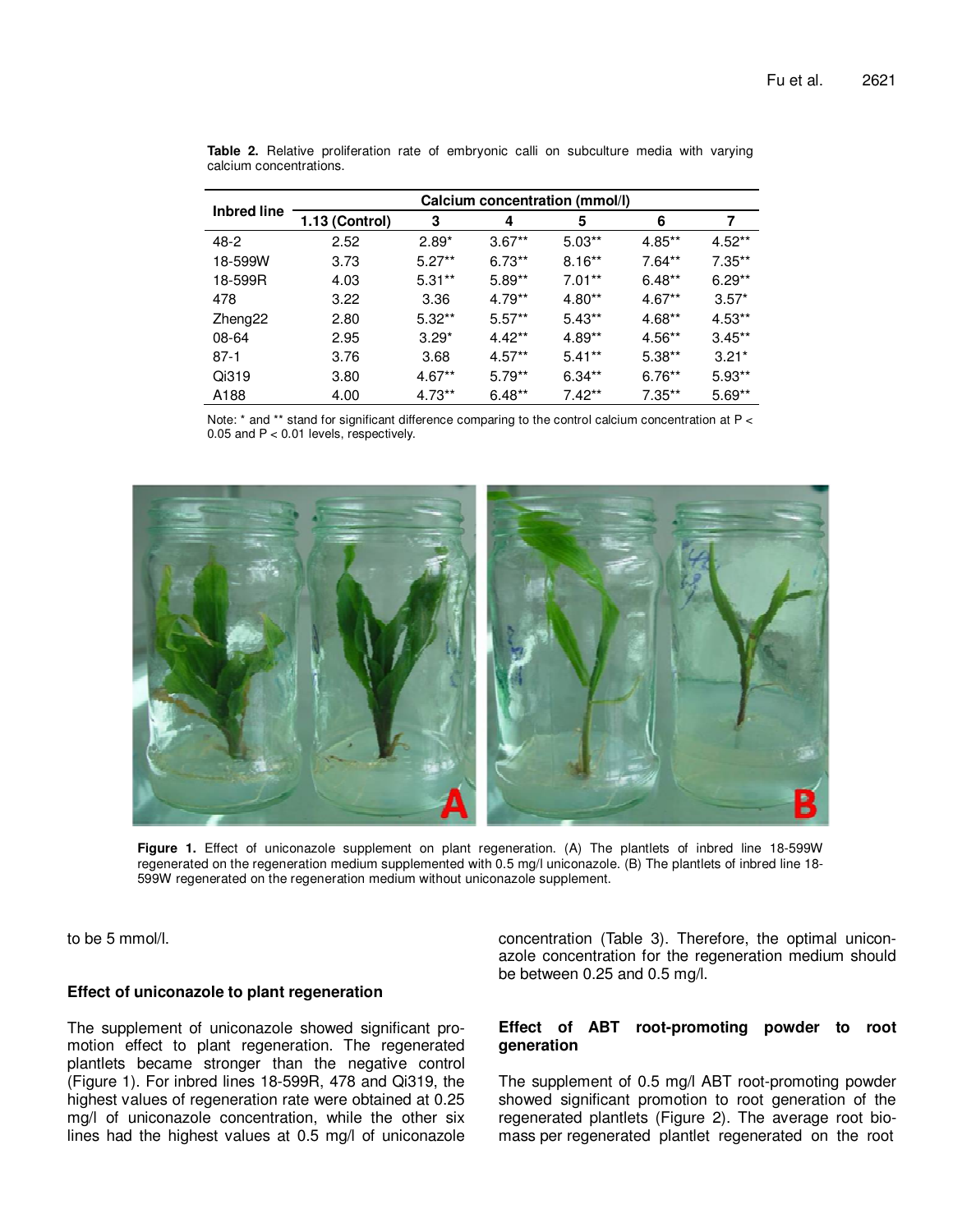|                    | Uniconazole concentration (mg/l) |           |           |          |              |  |  |  |  |
|--------------------|----------------------------------|-----------|-----------|----------|--------------|--|--|--|--|
| <b>Inbred line</b> | 0 (Control)                      | 0.25      | 0.5       |          | $\mathbf{2}$ |  |  |  |  |
| $48-2$             | 32.5                             | 42.8**    | 43.6**    | 45.0**   | 34.5         |  |  |  |  |
| 18-599W            | 63.7                             | $75.2**$  | $87.7***$ | 78.1**   | 57.4         |  |  |  |  |
| 18-599R            | 74.0                             | $85.9**$  | 75.3      | 70.0     | $36.4**$     |  |  |  |  |
| 478                | 43.2                             | $54.7***$ | $53.3**$  | 49.8**   | 41.6         |  |  |  |  |
| Zheng22            | 42.8                             | $54.3**$  | 65.7**    | $55.3**$ | $34.8**$     |  |  |  |  |
| 08-64              | 32.9                             | 30.9      | $44.4**$  | $40.8**$ | 34.5         |  |  |  |  |
| $87-1$             | 41.1                             | $51.6**$  | 58.7**    | 4.37     | $30.6**$     |  |  |  |  |
| Qi319              | 53.8                             | $75.7**$  | 64.7**    | $60.3*$  | $36.6**$     |  |  |  |  |
| A188               | 64.0                             | 74.3**    | 86.4**    | $71.4*$  | $47.3**$     |  |  |  |  |

**Table 3.** Regeneration rate of embryonic calli induced from eight inbred lines on regeneration media with varying concentrations of uniconazole.

Note: \* and \*\* stand for significant difference comparing to the negative control at P < 0.05 and P < 0.01 levels, respectively.



**Figure 2.** Effect of ABT root-promoting powder supplement to root generation of regenerated plantlets. (A) The plantlet and root of inbred line 18-599W regenerated on the root generation medium supplemented with 0.5 mg/l ABT root-promoting powder. (B) The plantlet and root of inbred line 18-599W regenerated on the root generation medium without ABT root-promoting powder supplement.

generation medium supplemented with 0.5 mg/l ABT root-promoting powder was significantly heavier than that regenerated on the negative control of the root generation medium (Table 4).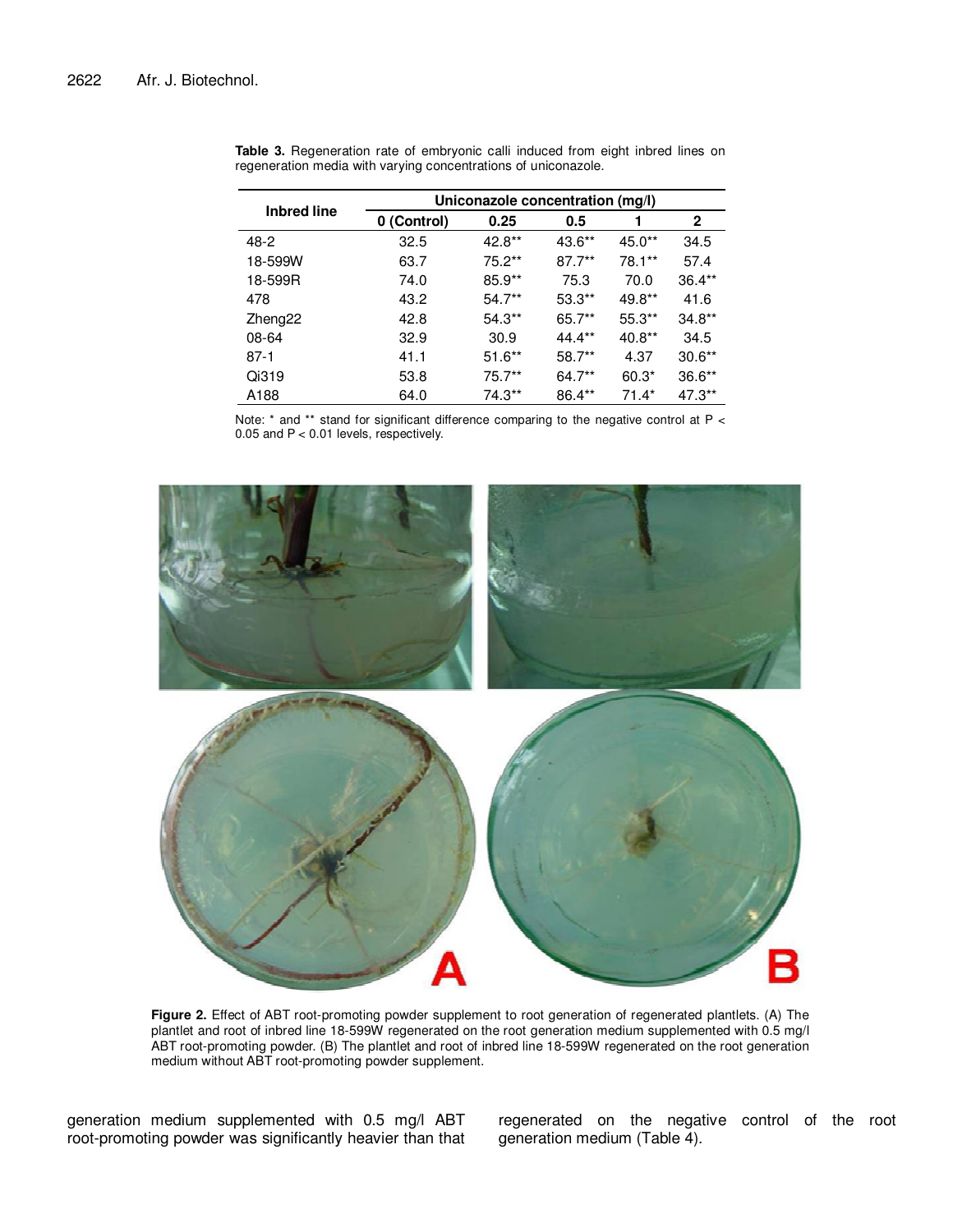| <b>Concentration of ABT</b><br>root-promoting powder | $48 - 2$ | 18-599W  | 18-599R   | 478      | Zhena <sub>22</sub> | 08-64    | $87 - 1$  | Qi319    | A188     |
|------------------------------------------------------|----------|----------|-----------|----------|---------------------|----------|-----------|----------|----------|
| 0 (control)                                          | 0.47     | 0.43     | 0.48      | 0.23     | 0.38                | 0.36     | 0.29      | 0.40     | 0.35     |
| $0.5 \text{ mg/l}$                                   | 0.59**   | $0.62**$ | $0.64***$ | $0.31**$ | $0.51**$            | $0.42**$ | $0.42***$ | $0.47**$ | $0.47**$ |

**Table 4.** Average root biomass (g) per plantlet of eight inbred lines regenerated on root generation medium supplemented with ABT rootpromoting powder.

Note: \*\* stands for significant difference comparing to the negative control P < 0.01 level.

# **DISCUSSION**

In the present study, the effect of increasing calcium concentration of N6 medium was evaluated to improve embryonic callus induction and plant regeneration from maize immature embryos. The optimal calcium concentration (5 mmol/l) for callus induction and subculture is in accordance with the optimal calcium concentration of MS medium for callus induction in carrot (3 mmol/l, Overvoorde and Grimes, 1994) and E. urophylla (6.62 mmol/l, Arruda et al., 2000). However, the optimal calcium concentration of MS medium for callus subculture in fig  $(F. carica L.)$  is as high as 40 mmol/l (Wang et al., 1999). This may be due to species specificity of acceptable calcium concentration. Otherwise, because the primary calcium concentration of N6 medium (1.13 mmol/l) is much lower than that of MS medium (3 mmol/l) (Murashige and Skoog, 1962; Chu et al., 1975), the effect of increasing calcium concentration of N6 medium is intelligibly more significant.

In the previous reports about uniconazole supplement to improve callus induction and plant regeneration on MS medium, the workable concentrations of uniconazole supplement spanned an extensive range from 0.01 to 5 mg/l (Li and Wolyn, 1995; An et al., 1997; Feng and Xue 2001; Qian and Xue, 2004; Huang et al., 2009). In the present study, the optimal uniconazole concentration for the regeneration medium was screened to be between 0.25 and 0.5 mg/l, which was moderate in the earlier mentioned range. Higher concentrations of uniconazole supplement inhibited the growth of the regenerated plants to a great extent, resulting in abnormal development of ear and tassel.

The promotion of aminobenzotriazole (ABT) root-promotion powder supplement to root generation of the regenerated plants should be ascribed to effective combination of its active components, indole-3-butyric acid and indole-3-acetic acid (Tang et al., 2004), which are the key auxins for the modulation of cell division and elongation, regulating vascular development, apical dominance and organ patterning (Woodward and Bartel, 2005; Tognetti et al., 2010). Combined with the effect of uniconazole, the supplement of ABT root-promoting powder adjusts endogenous hormones, facilitates chlorophyll formation and root generation of the regenerated plants and improves tolerance to water deficiency when transplanted from the regeneration medium to nutrient soil. The detail mechanism remains to be researched.

In summary, we have further improved N6 medium by increasing its calcium concentration and supplementing with uniconazole and aminobenzotriazole root-promoting powder to its recipes for plant regeneration and root generation. The frequency of callus induction, the relative proliferation rate of callus subculture, the regeneration rate and the root generation of the regenerated plantlets were increased significantly. All these improvements facilitate the establishment of acceptor system from elite parental inbred lines of commercial hybrids and provide a solid basis for transgenic manipulation of maize.

## **ACKONWLEDGEMENTS**

This work was supported by the Projects of Development Plan of the State Key Fundamental Research (973 Project) (2009CB118400) and the National Key Science and Technology Special Project (2008ZX08003-004 and 2009ZX08003-012B). The English was revised by International Science Editing.

## **REFERENCES**

- An T-G, Zhong G-C, Mu S-M, Wang Z-G (1997). Studies of the application of uniconazole (S-07) in immature embryo culture. Acta Bot. Boreal Occident Sin. 17: 487-492.
- Anil VS, Rao KS (2000). Calcium-mediated signaling during sandalwood somatic embryogenesis. Role for exogenous calcium as second messenger. Plant Physiol. 123: 1301-1311.
- Armstrong CL, Green CE (1985). Establishment and maintenance of friable, embryogenic maize callus and the involvement of L-proline. Planta, 164: 207-214.
- Arruda SCC, Souza GM, Almeida M, Gonçalves AN (2000). Anatomical and biochemical characterization of the calcium effect on Eucalyptus urophylla callus morphogenesis in vitro. Plant Cell Tissue Organ Cult. 63: 143-154.
- Chu CC, Wang CC, Sun CS, Hsu C, Yin KC, BI CV (1975). Establishment of an efficient medium for anther culture of rice through comparative experiments on the nitrogen source. Sci. Sin. 18: 659-668.
- Feng Y, Xue Q-Z (2001). Effects of S-3307 on the isolation and differentiation of calli and the growth of plantlets in rice anther culture. Acta Agron. Sin. 27: 817-821.
- Fletcher RA, Hofstra G (1990). Improvement of uniconazole-induced protection in wheat seedlings. J. Plant Growth Regul. 9: 207-212.